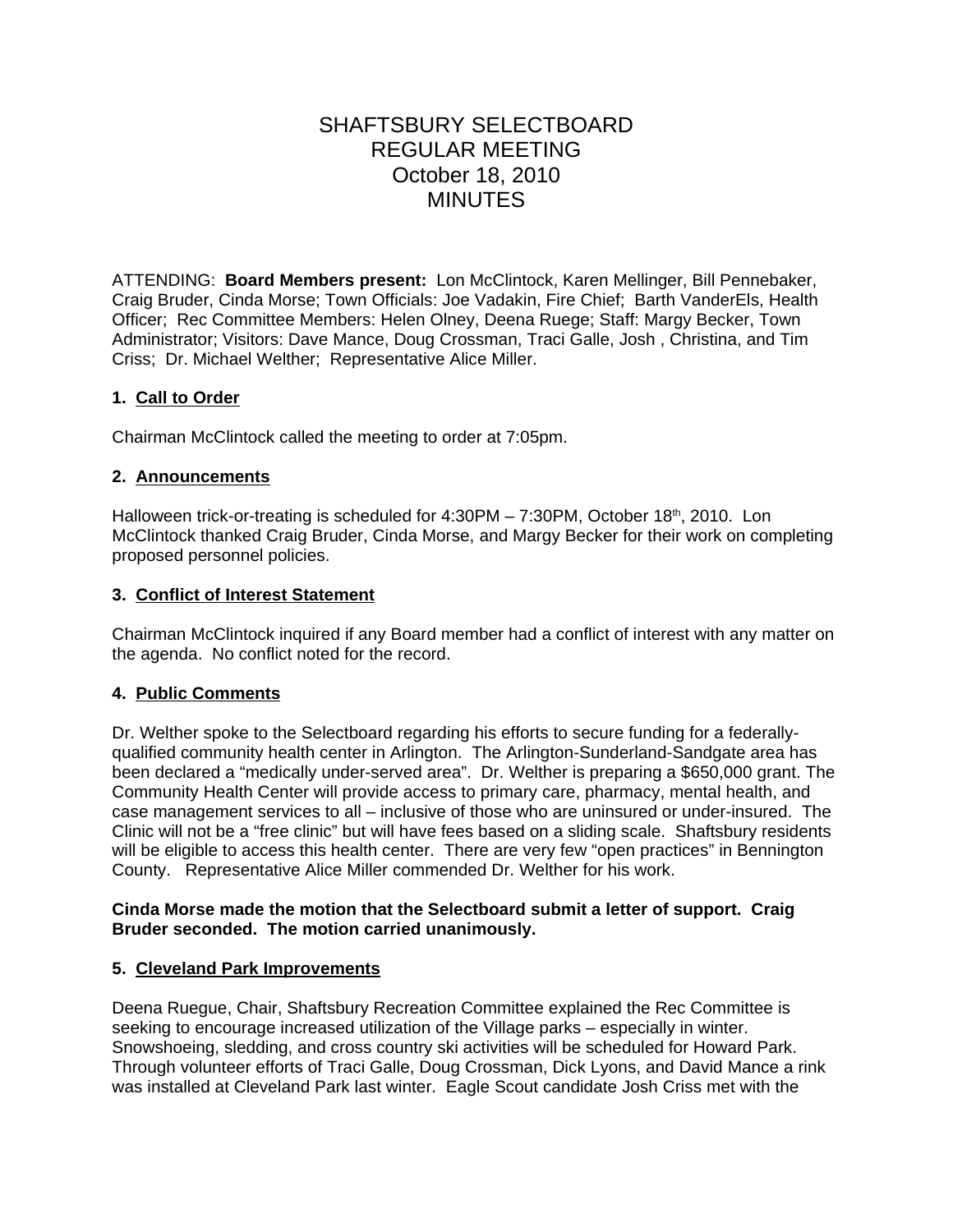Selectboard regarding his proposal and plans for a warming hut at Cleveland Park. The proposed hut will be set on skids in order to be mobile. Dave Mance and R.K. Miles have provided the plans for the shed. Josh Criss explained to the Board his proposal for coordination of construction activities (Scouts, Volunteers).

**Cinda Morse made the motion to approve the plans for the warming shed as submitted by Josh Criss and to approve the proposed construction of the warming hut in Cleveland Park. Craig Bruder seconded. The motion carried unanimously.**

# **6. Health Officer Report**

Health Officer Barth VanderEls informed the Selectboard he had consulted the Town's Attorney regarding a health issue in the Village. A vacant house with a small truckload of garbage has become a public health nuisance. The homeowner has been difficult to contact. The Town's Attorney has reported that the Town could issue a Health Order to force removal of the garbage. Barth VanderEls said this is not an emergency and recommended the Board not issue a Health Order. He assured the Board he would make more persistent attempts to contact the landowner, as his work location is now known. If necessary, he would enlist the services of the Sheriff to serve his letter and notice, since mail is not being picked up.

The Board further discussed proper procedures to follow, should the Health Officer need to access private property.

**Karen Mellinger made the motion that the Health Officer issue a health order to be served by the Sheriff that gives the landowner two weeks to clean up garbage. In the event that the health order is undeliverable within 14 days – the Town will proceed with abatement. Craig Bruder seconded.**

**Cinda Morse made the motion to amend the motion to add "Abatement shall be conducted in the presence of a Sheriff and documented by photographs." Bill Pennebaker seconded. The motion carried unanimously.**

**The motion, as amended, carried unanimously.**

## **7. Fire Station Roof Repairs:**

Chief Joe Vadakin informed the Board he had requested 4 estimates for roof repairs. The west side membrane of the Buck Hill Fire Station roof is separating, there are shingles missing. The rubber membrane was installed 13 – 14 years ago. The roof was shingled in 1977, approximately. The work being requested is for replacing the roof and cap, and for enlarging the diverter. Joe Vadakin reported the Fire Department has sufficient funds in its budget to cover the proposed repairs. Estimates have been received ranging from \$4,050 to \$7.985. The Fire Department maintenance and repair budget is \$8,000. The lowest bidder carries insurance and has a binder.

Joe Vadakin also stated the east side door is being widened to accommodate voters through support of the Town Clerk's HAVA Grant.

## **Craig Bruder made the motion to proceed with the lowest bid, contingent on process outlined in our purchasing policies**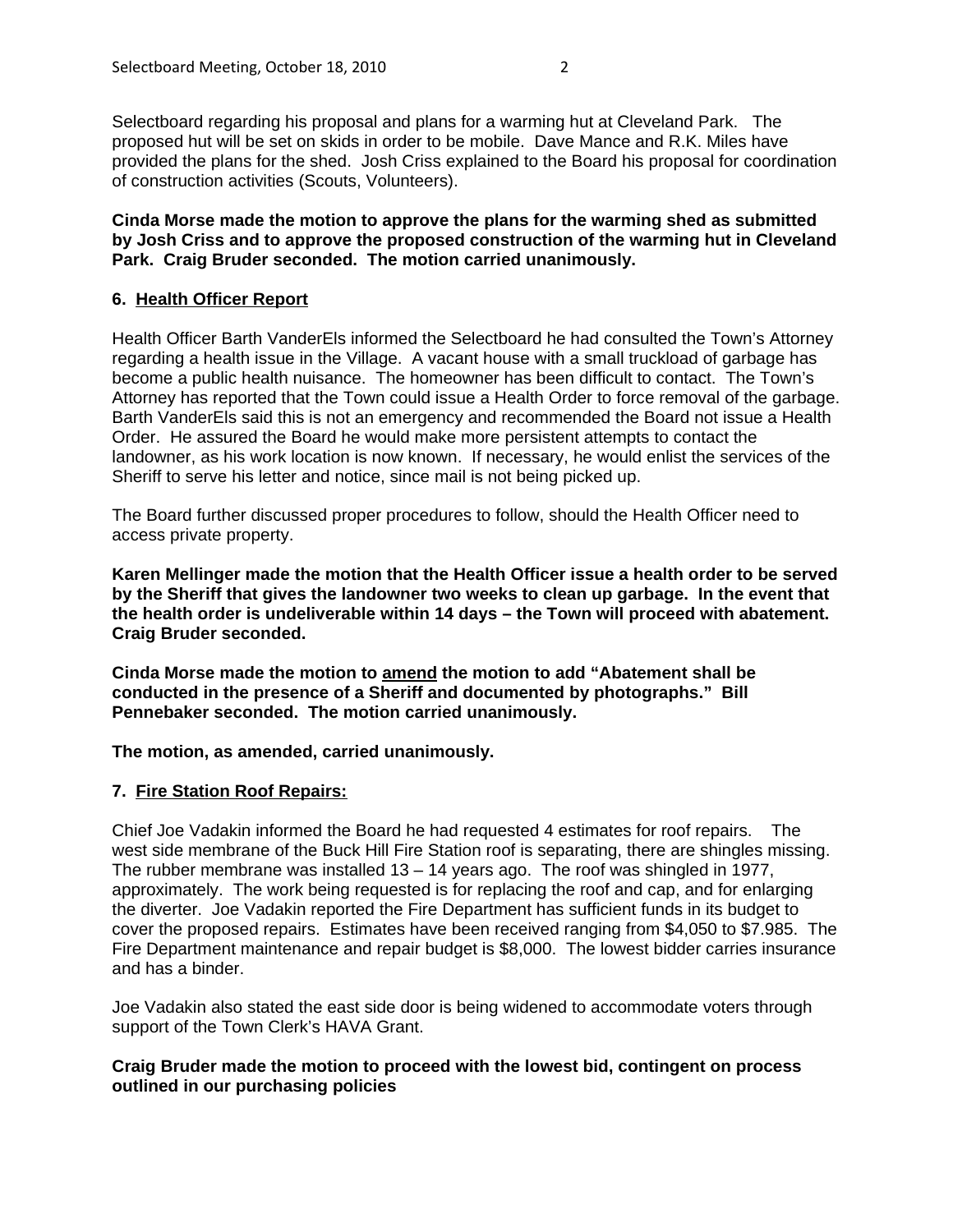Karen Mellinger inquired if a notice of bid had been put in the paper. Joe Vadakin reported no ad had been placed.

There was no second to the motion. The motion failed.

**Karen Mellinger made the motion that the Town proceed to go to bid for the roof repairs, that an ad with specs be placed in the paper, and that bidders be asked to respond within 7 days. Cinda Morse seconded the motion. The motion carried 4 – 1, Craig Bruder voting against the motion.**

#### **8. Board of Listers:**

Larry Johnson, Lister, reviewed with the Board a proposal from Apas, LLC for grand list maintenance services. He explained that he foresees the services of a professional appraiser becoming an annual expense. The Board of Listers no longer has the participation of its most knowledgeable member, and finds itself short on knowledge, and property valuation is an area where expertise is important.

Craig Bruder inquired whether the participation of professional appraiser is needed due to increased complexity of property valuation? Larry Johnson replied yes. He further explained the need to proceed with updating the NEMRC grand list program and recommended the Town enter into a 9-month agreement with Apas, LLC at a fixed price of \$10,000.

There was discussion regarding whether the Board of Listers had ever received competitive bids for grand list maintenance. Larry Johnson said this is difficult to determine.

Cinda Morse expressed support for updating records and following-up on the Reappraisal, noting that perhaps VAPAS could assist the Listers in putting together a plan as to how to move ahead.

Lon McClintock noted that the only input the Selectboard has into Listers' business is via the budget. If the Listers project a move towards reliance on licensed professionals, the general fund budget line items - Listers' salaries and wages and professional services – should be adjusted. There is a \$30,000 salaries and wages budget for the current year. The balance available can cover the \$10,000 expense.

Larry Johnson said that using the reappraisal fund to cover the \$10,000 expense is appropriate.

Lon McClintock noted the Town also faces the cost of a tax appeal and needs to estimate \$2 - \$2,500 in upcoming expense. The Board further discussed the roles of elected Listers.

#### **Karen Mellinger made the motion to approve the APAS, LLC proposal, due to an emergency situation with the Board of Listers. Craig Bruder seconded.**

Representative Alice Miller inquired as to whether the Board's proposed action conflicted with the earlier decision to reject estimates on the Fire Station roof. Lon McClintock explained there were only 28 appraisal firms on Property Valuation and Review's bid list. Less than 50% of the firms responded to the Shaftsbury RFP for reappraisal services. It is mandated that Shaftsbury's grand list information be sent to the State as part of the process to determine equalization. There are now only a handful of firms available to do grant list maintenance. Lon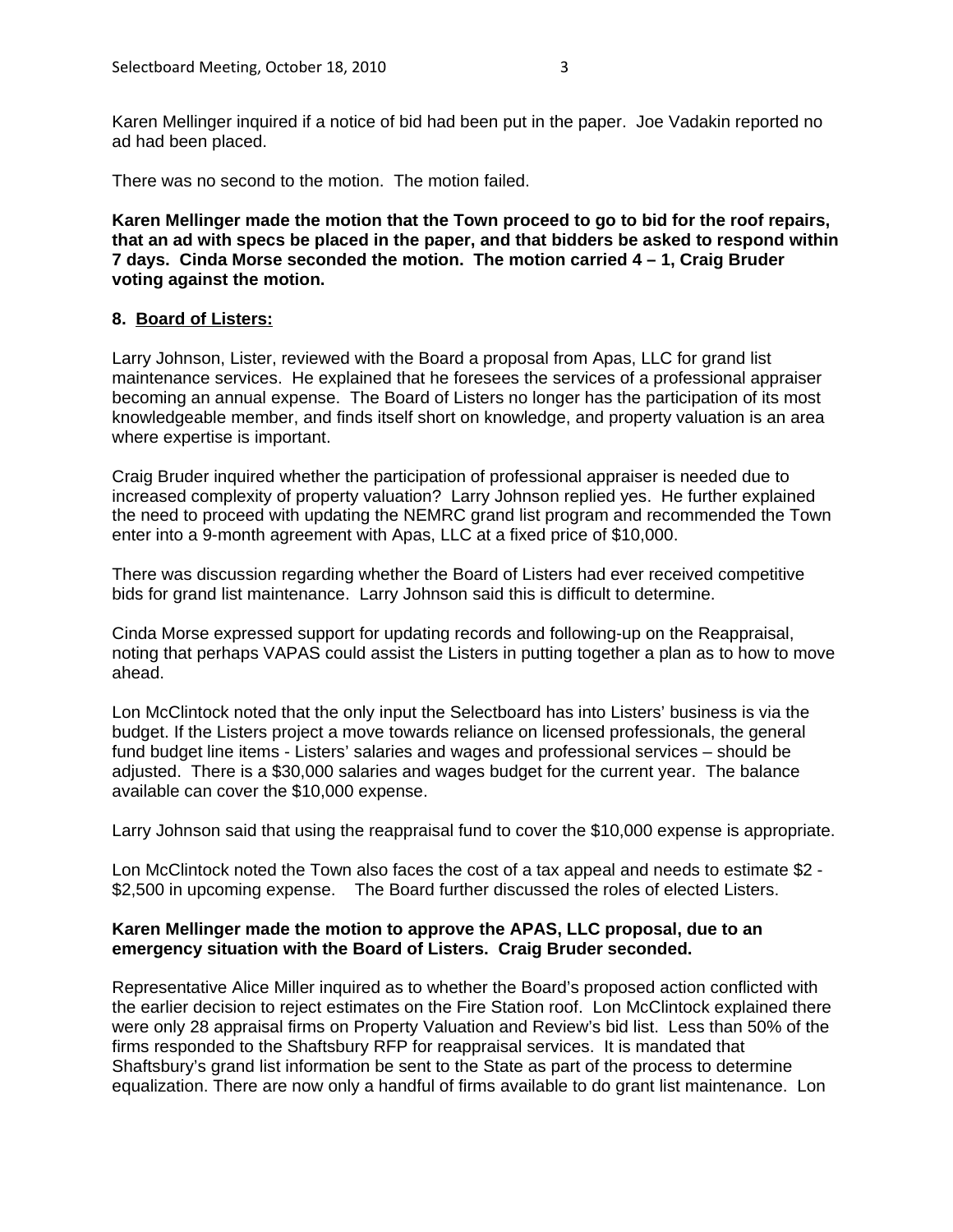McClintock explained the situation is "unique". Craig Bruder thanked the Listers and Angie Abatello. **The motion carried unanimously.**

#### **9. Energy Efficiency Block Grant:**

Margy Becker explained that the bid for window panels in Cole Hall had been re-advertised according to the purchasing policies. **Cinda Morse made the motion to accept Advanced Energy Panel's bid for design, fabrication, and installation of window panels in Cole Hall for \$14,919.84. Karen Mellinger seconded. The motion carried unanimously.**

Margy Becker will proceed with re-advertising bids for boiler controls, since only one bid had been received.

#### **10. Other Business**

The Board decided to meet weekly in November, and to commence budget meetings with Department Heads.

Lon McClintock informed the Board of the need to retain Town Attorney Rob Woolmington to defend the Town in the Serraro tax appeal, which is estimated to cost the Town approximately \$2 - \$2,500.

## **Cinda Morse made the motion to retain Rob Woolmington as counsel. Craig Bruder seconded. The motion carried unanimously.**

Lon McClintock informed the Board that Paulin's had filed an Appeal of a DRB decision to Environmental Court regarding signage. The Selectboard's position has been to defend the Development Review Board and to over-rule the Zoning Administrator.

## **Bill Pennebaker made the motion to retain Rob Woolmington as counsel. Cinda Morse seconded. The motion carried unanimously.**

The Board discussed the Berard tax sale (Rte. 67 parcel and house). Margy Becker informed the Board of the Delinquent Tax Collector's tally of taxes, fees, and expenses. **Craig Bruder made the motion to authorize the Town Administrator to submit an initial bid of \$8,420. Karen Mellinger seconded. The motion carried unanimously.**

#### **11. Approval of Minutes**

Approval of Oct. 4, 6, 13<sup>th</sup> minutes was tabled. Minutes had not been circulated.

#### **12. Approval of Warrants**

PAYROLL WARRANT PR#15 IN THE AMOUNT OF \$7,790.88. **Cinda Morse made the motion to approve payroll warrant PR#15 in the amount of \$7,790.88. Karen Mellinger seconded. The motion carried unanimously.**

#### PAYROLL WARRANT PR#14 IN THE AMOUNT OF \$6,171.50.

**Cinda Morse made the motion to approve payroll warrant PR#14 in the amount of \$6,171.50. Karen Mellinger seconded. The motion carried unanimously.**